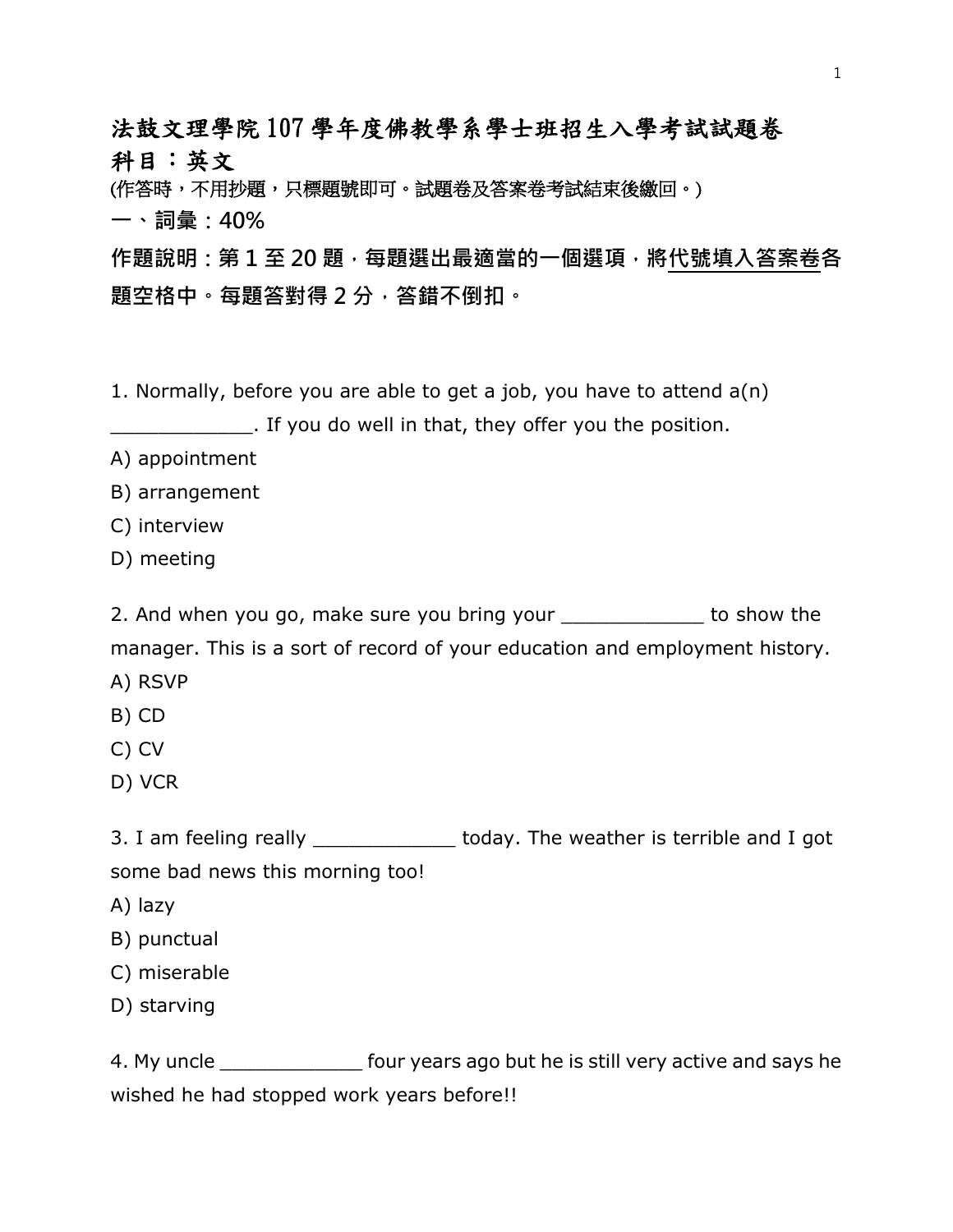A) graduated

- B) retired
- C) resigned
- D) fired

5. I think a teacher should be quite Think is so that the students who want to learn can, without worrying about other students playing around.

- A) serious
- B) strict
- C) harsh
- D) cold

6. If you turn off the central heating if you are away from home for more than

a couple of day, you will \_\_\_\_\_\_\_\_\_\_\_\_\_\_ a lot of money.

- A) earn
- B) save
- C) win
- D) gain

7. We watched the carnival and then stayed behind for two hours afterwards to help the organisers clear away all the \_\_\_\_\_\_\_\_\_\_\_\_\_\_.

A) litter

- B) dirt
- C) mud
- D) pollution

8. I \_\_\_\_\_\_\_\_\_\_\_\_\_\_ with you. This movie is really boring! Let's change the channel.

- A) accord
- B) meet
- C) agree
- D) join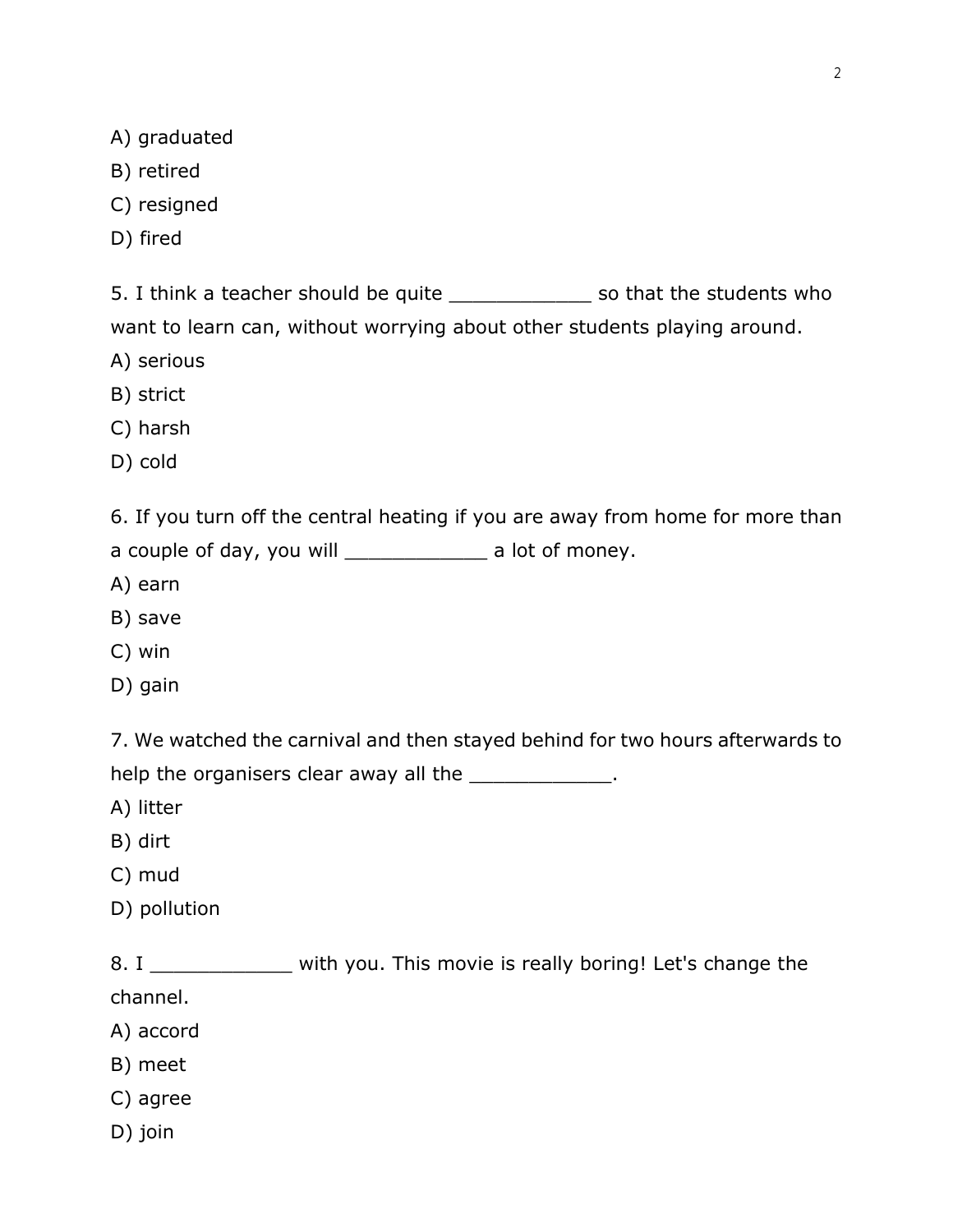9. If we hurry, we can still \_\_\_\_\_\_\_\_\_\_\_\_\_ the 8.12 bus. Run!

- A) catch
- B) seize
- C) grab
- D) have

10. The police are confident of catching the thief after several people gave

them an accurate \_\_\_\_\_\_\_\_\_\_\_\_\_.

- A) description
- B) sketch
- C) plan
- D) personality

|  | 11. Three prisoners |  |  |  | from the central prison this morning. Police |
|--|---------------------|--|--|--|----------------------------------------------|
|--|---------------------|--|--|--|----------------------------------------------|

have described them as dangerous and warned the public not to approach them if seen.

- A) emptied
- B) abandoned
- C) escaped
- D) rushed

12. You said you were with Trevor but that was a \_\_\_\_\_\_\_\_\_\_\_\_\_\_! You were with that terrible girl again.

- A) dishonest
- B) insincere
- C) lie
- D) false

13. I hope you have finished \_\_\_\_\_\_\_\_\_\_\_\_\_\_\_\_ your suitcases - the taxi has just arrived!

A) making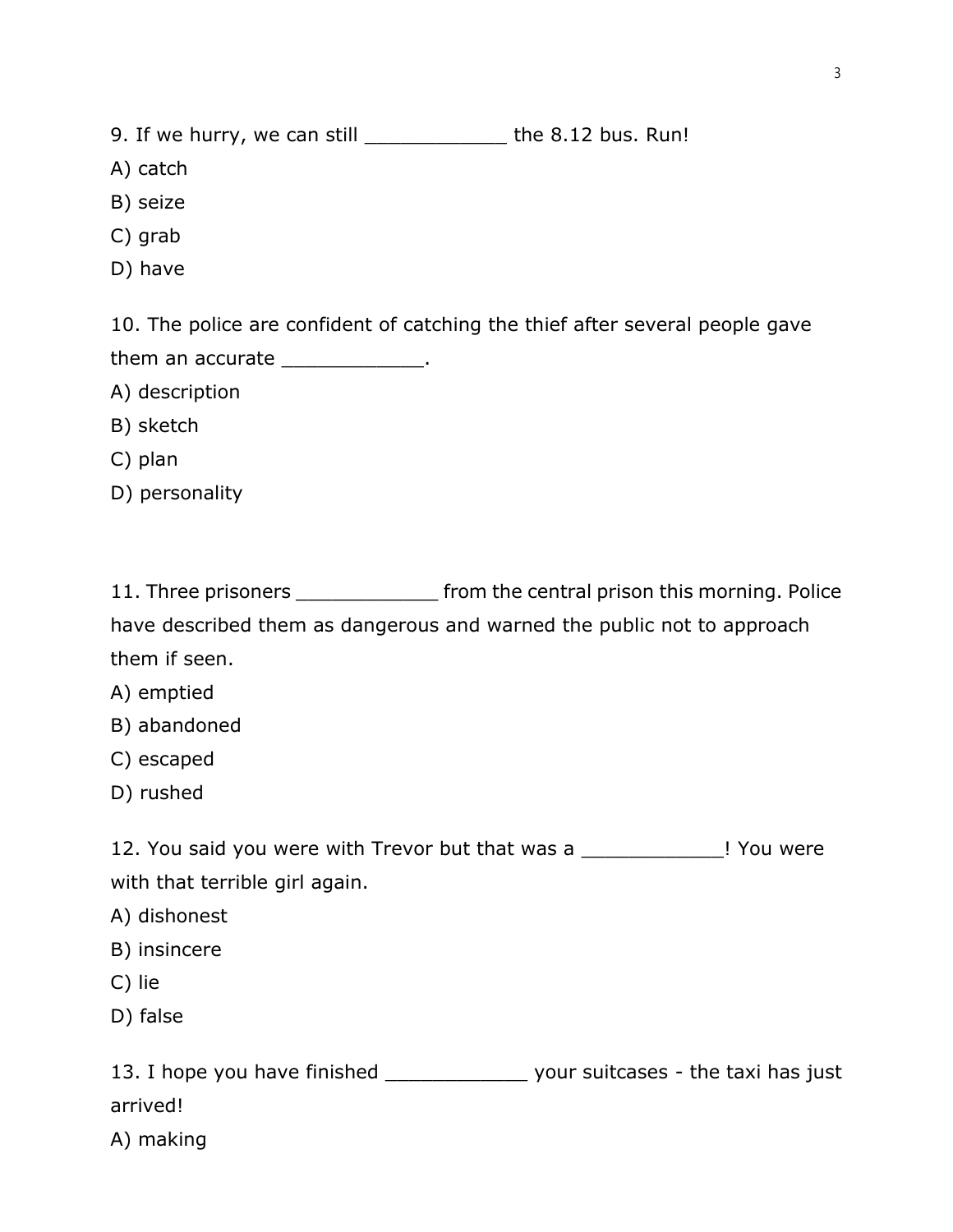B) having

C) packing

D) wrapping

14. I didn't sleep very well at all last night. It was too cold; I will put another  $\blacksquare$  on the bed tonight.

- A) blanket
- B) pillow
- C) sheet
- D) headboard

15. The boat sank when it hit a \_\_\_\_\_\_\_\_\_\_\_\_\_\_\_ that was hidden under the water. Everyone had to swim to the beach.

- A) rock
- B) cliff
- C) coast
- D) wave

16. When we go on vacation, I want to \_\_\_\_\_\_\_\_\_\_\_\_\_\_\_\_ some time fishing in that lake we visited last year.

- A) do
- B) spend
- C) lose
- D) give

17. When he asks me the questions, just \_\_\_\_\_\_\_\_\_\_\_\_\_\_ the answers quietly in

my ear and he will never know.

- A) shout
- B) talk
- C) whisper
- D) yell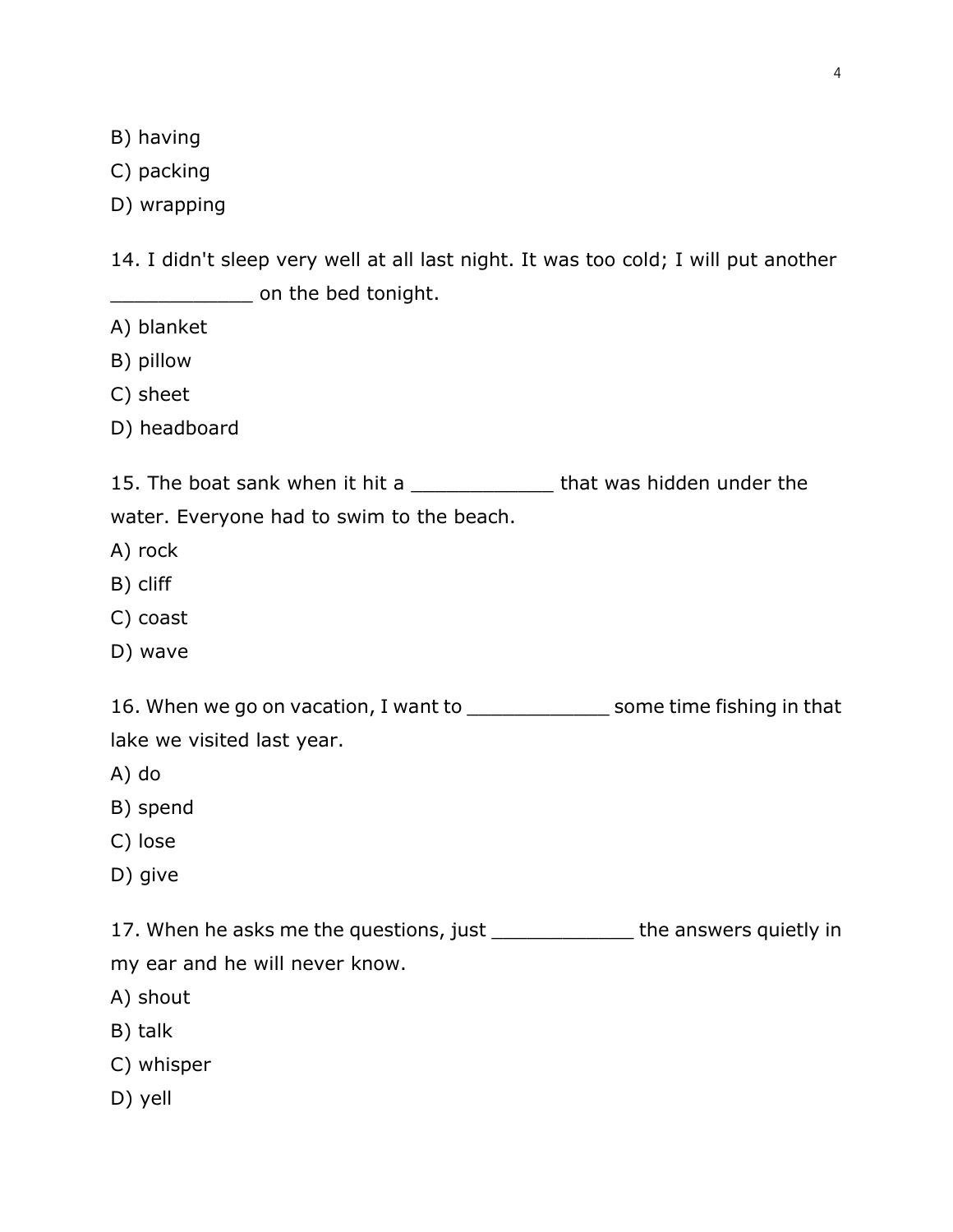18. If you want to pass that exam, I \_\_\_\_\_\_\_\_\_\_\_\_\_\_\_ you to start studying for it immediately.

- A) advice
- B) push
- C) convince
- D) advise

19. When you finish making the dough for the bread, put it in the oven and for about 90 minutes.

- A) roast
- B) fry
- C) bake
- D) grill

20. Hayley is a very \_\_\_\_\_\_\_\_\_\_\_\_\_\_ girl. She knows where she wants to be in five years' time and how she is going to get there.

- A) arrogant
- B) ambitious
- C) snobby
- D) wealthy

二、時態:20%

# 作題說明:第 1 至 10 題, 每題選出最適當的一個選項, 將代號填入答案卷各 題空格中。每題答對得 2 分,答錯不倒扣。

1. After Julia \_\_\_\_\_\_\_\_\_\_\_\_\_ her degree, she intends to work in her father's company.

- A) will finish
- B) will have finished
- C) finishes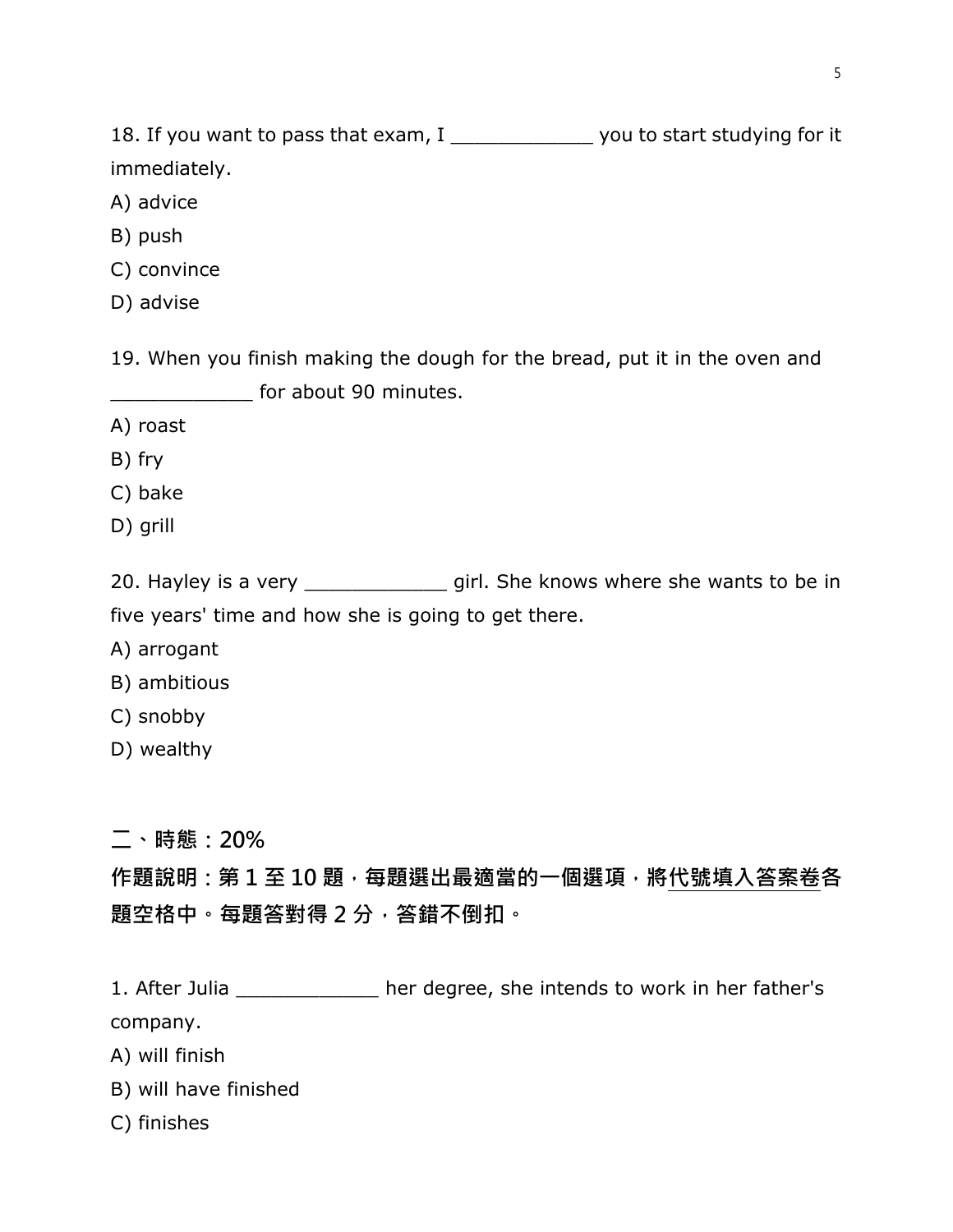D) is finishing

2. By the time I go to bed tonight,  $I$  \_\_\_\_\_\_\_\_\_\_\_\_\_\_\_ my work for the day.

- A) will finish
- B) have finished
- C) finish
- D) will have finished

|                                                                            | 3. When my parents ________________ for a visit tomorrow, they will see our new |  |  |  |  |  |
|----------------------------------------------------------------------------|---------------------------------------------------------------------------------|--|--|--|--|--|
| baby for the first time.                                                   |                                                                                 |  |  |  |  |  |
| A) will arrive                                                             |                                                                                 |  |  |  |  |  |
| B) arrived                                                                 |                                                                                 |  |  |  |  |  |
| C) will have arrived                                                       |                                                                                 |  |  |  |  |  |
| D) arrive                                                                  |                                                                                 |  |  |  |  |  |
|                                                                            |                                                                                 |  |  |  |  |  |
| 4. When Fergi saw the snake at her feet, she ______________.               |                                                                                 |  |  |  |  |  |
| A) was screaming                                                           |                                                                                 |  |  |  |  |  |
| B) had screamed                                                            |                                                                                 |  |  |  |  |  |
| C) screamed                                                                |                                                                                 |  |  |  |  |  |
| D) screams                                                                 |                                                                                 |  |  |  |  |  |
|                                                                            |                                                                                 |  |  |  |  |  |
| 5. By the time Lionel finally graduated from high school, he _____________ |                                                                                 |  |  |  |  |  |
| seven different schools because his family moved so often.                 |                                                                                 |  |  |  |  |  |
| A) attended                                                                |                                                                                 |  |  |  |  |  |
| B) was attending                                                           |                                                                                 |  |  |  |  |  |
| C) had attended                                                            |                                                                                 |  |  |  |  |  |
| D) had been attending                                                      |                                                                                 |  |  |  |  |  |
|                                                                            |                                                                                 |  |  |  |  |  |
|                                                                            | 6. Until you learn to relax more, you _______________ your ability to speak     |  |  |  |  |  |
| English.                                                                   |                                                                                 |  |  |  |  |  |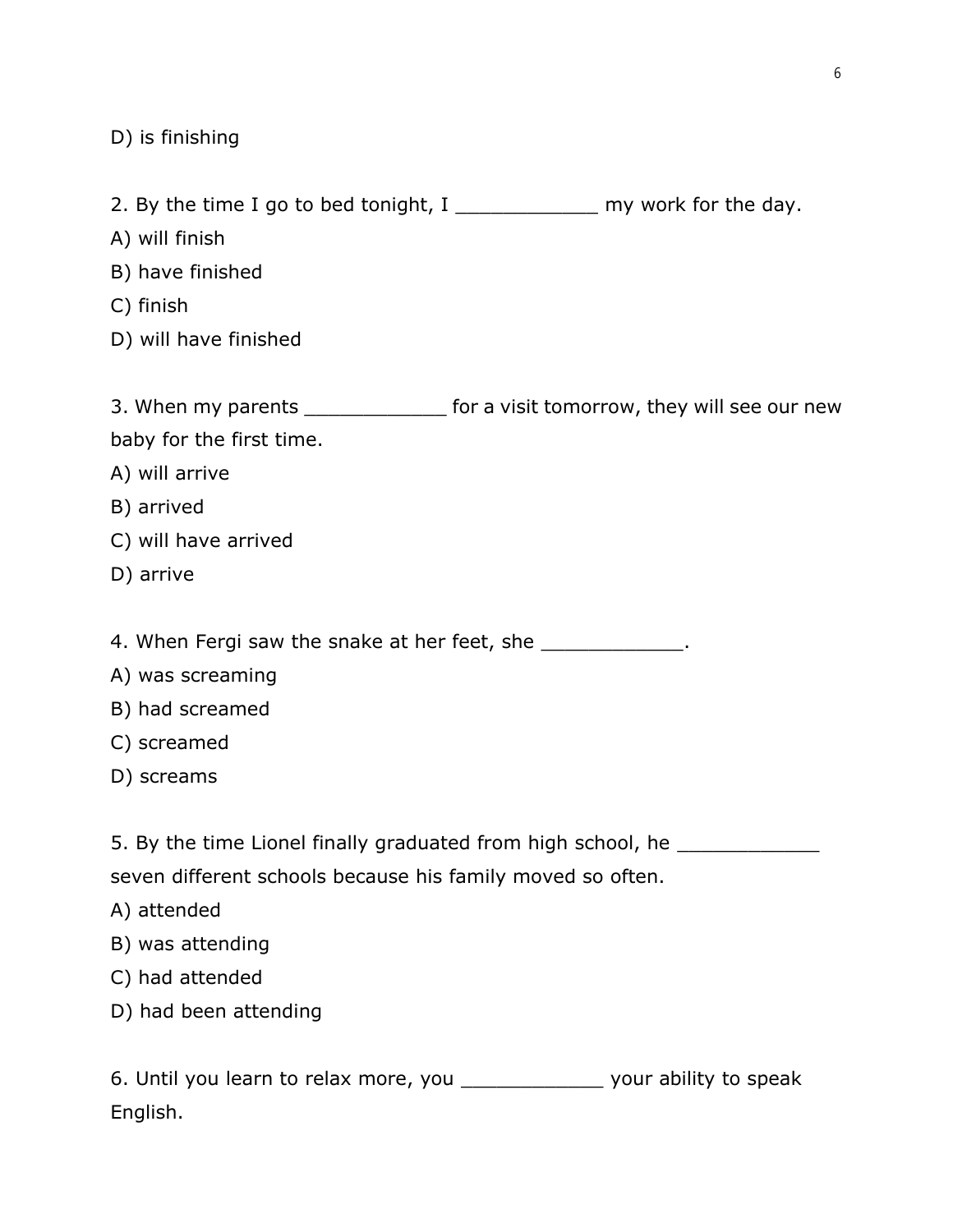- A) hadn't improved
- B) weren't improving
- C) didn't improve
- D) won't improve

| 7. I borrowed four books on gardening the last time I _____________ to the     |  |
|--------------------------------------------------------------------------------|--|
| library.                                                                       |  |
| A) went                                                                        |  |
| B) had gone                                                                    |  |
| C) have gone                                                                   |  |
| $D)$ go                                                                        |  |
| 8. Sorry, she can't come to the phone. She _______________________ a bath!     |  |
| A) is having                                                                   |  |
| B) having                                                                      |  |
| C) have                                                                        |  |
| D) has                                                                         |  |
| 9. How many students in your class ________________ from Korea?                |  |
| A) comes                                                                       |  |
| B) come                                                                        |  |
| C) came                                                                        |  |
| D) are coming                                                                  |  |
| 10. Jane ______________ her blue jeans today, but usually she wears a skirt or |  |
| a dress.                                                                       |  |
| A) wears                                                                       |  |
| B) wearing                                                                     |  |
| C) wear                                                                        |  |
| D) is wearing                                                                  |  |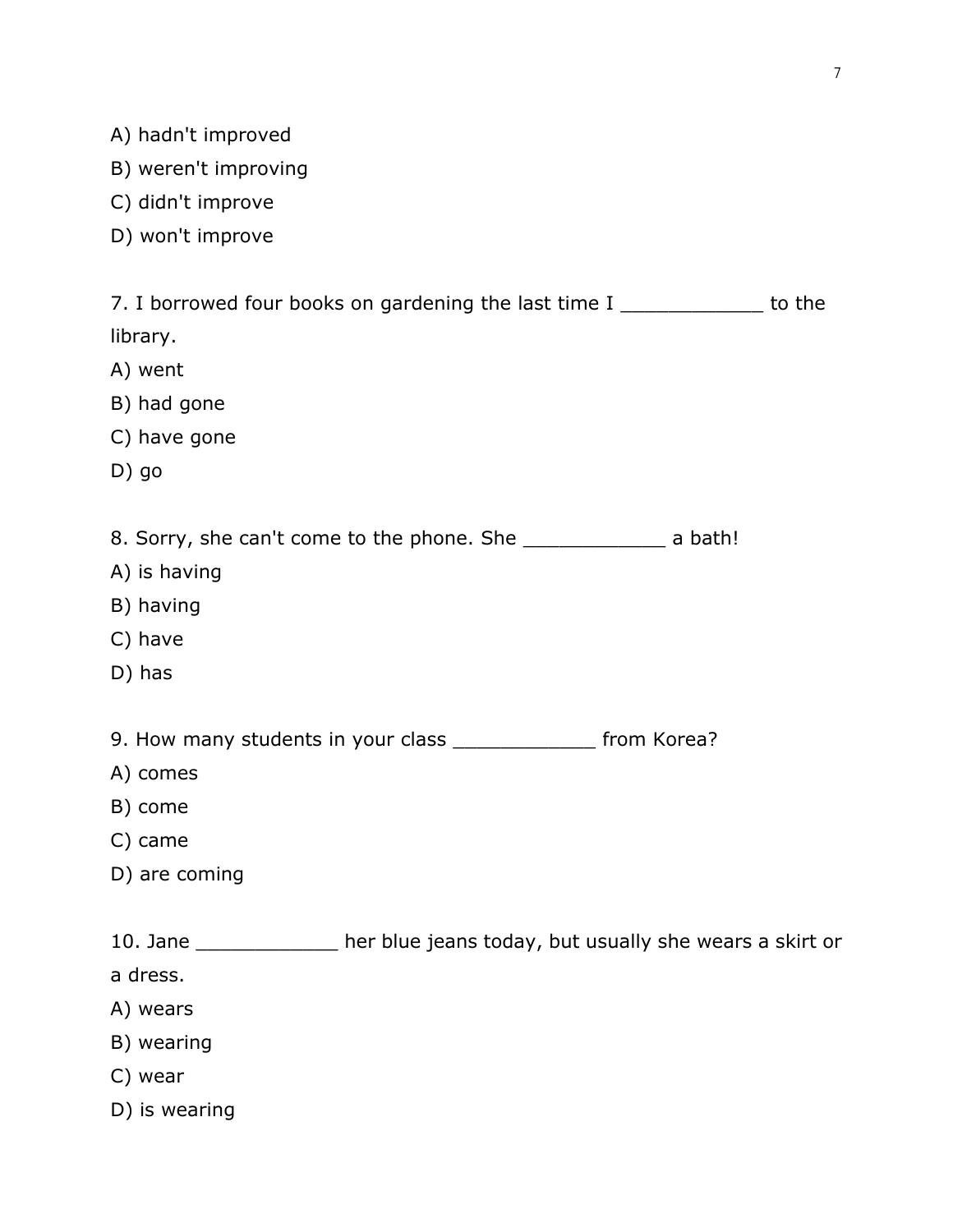### 三、閱讀測驗: 20%

### 作題說明:請依文章之文意,選出最適當的一個選項。每題 5 分

#### Fruit Fly Fix

It is breakfast time. You have been looking forward to eating a nice ripe banana ever since you woke up. Just when you reach for the delicious piece of fruit on your counter, you see something that makes you much less hungry: a swarm of fruit flies!

Fruit flies are tiny insects that are attracted to ripe or rotting fruits and vegetables. The flies not only eat the fruit, they also lay their eggs there. A single fruit fly can lay up to 500 eggs on the surface of a piece of fruit. Within eight days, the fruit flies that hatch from these eggs are full adults that can then lay their own eggs. As you can see, what might start out as a small fruit fly problem can become very large very quickly.

Although there is a chance fruit flies can carry germs on to your food, this is not very likely. Fruit flies are annoying, but they probably will not hurt you. Because they are such a nuisance, however, most people want to get rid of these pesky bugs as quickly as possible. Some people use pesticide sprays on the fruit flies. Although this will kill the flies, it will also spread harmful poison all over your kitchen. Luckily, there is also a completely safe way for you to get rid of fruit flies in your house.

The first step is for you to remove all fruits or vegetables from your counter. Store these items in the refrigerator or in sealed containers. Clean up any spilled juice or bits of food that might be on the floor. Take out the trash and empty the recycling bin. Wash any dirty dishes that are in your sink. Doing all of these things will stop new fruit flies from finding food or places to lay their eggs.

Next, make a trap to catch all of the remaining fruit flies in your house. First, fill a small bowl with a few tablespoons of vinegar. Then, put a piece of very ripe or rotting fruit into the vinegar. Cover the bowl very tightly with a sheet of plastic wrap and poke a few very small holes in the wrap with a fork. If all goes according to plan, the flies will enter the trap through the holes but will be unable to fly back out. This trap will catch all of the remaining fruit flies. You can either kill these flies or release them outdoors.

Fruit flies can be a pest, but they do not have to make you crazy. With a little effort, you can get existing flies out of your house and prevent new ones from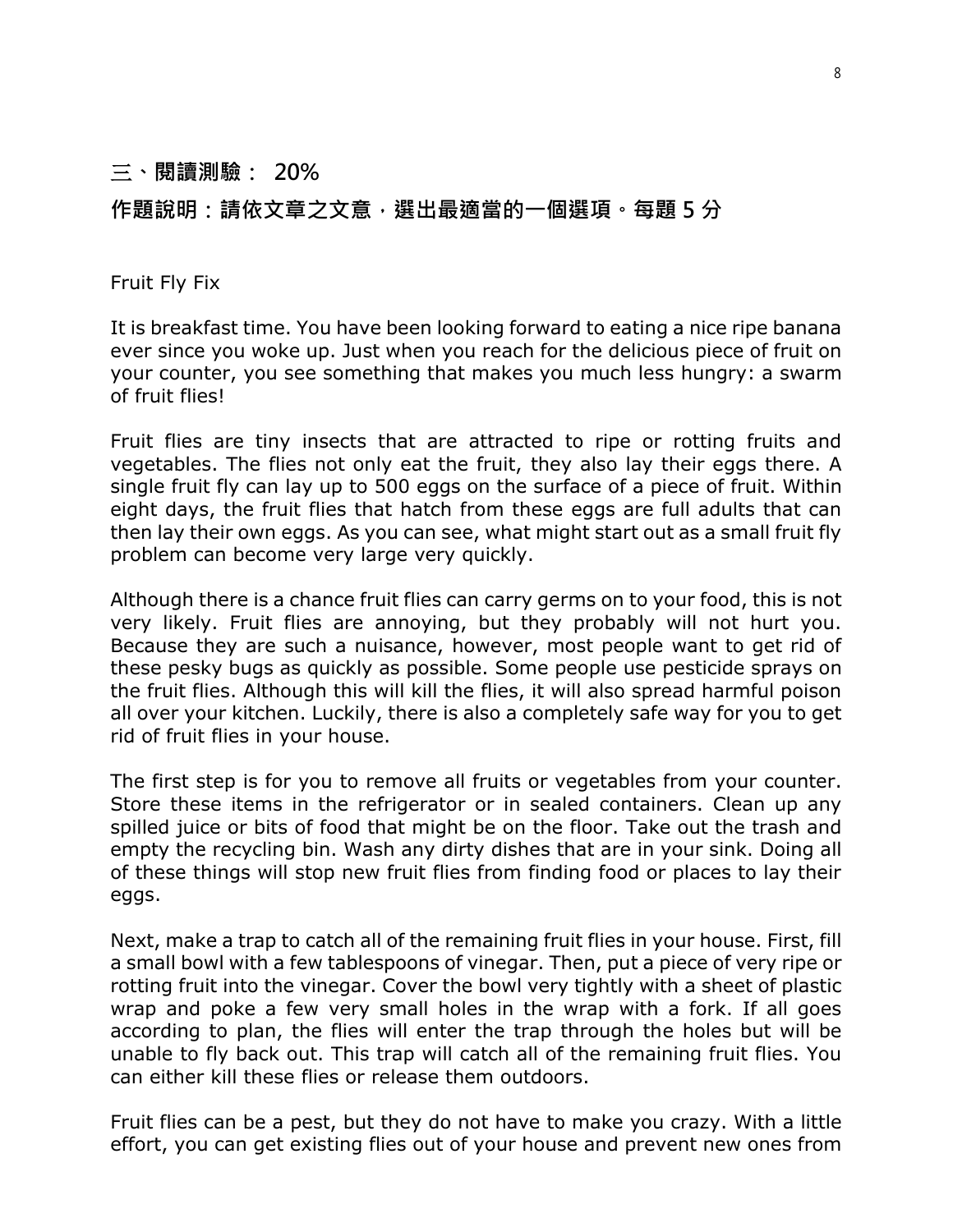taking over your kitchen.

- 1. In reading this passage, we learn that fruit flies
	- I. die immediately after they lay their eggs
	- II. can grow into adults after only 8 days
	- III. are mostly harmless
- A) I only
- B) I and II only
- C) II and III only
- D) I, II, and III
- 2. As used in paragraph 3, a nuisance is something that
- A) bothers you
- B) can be dangerous
- C) grows fast
- D) is very small

3. According to the passage, why should you not use pesticide spray to kill fruit flies?

- A) most sprays do not actually kill all of the fruit flies
- B) buying sprays can get expensive if you need to use a lot of them
- C) the sprays take too much time to work
- D) it can be dangerous to use them in your kitchen

4. Based on the information in the penultimate (next-to-last) paragraph, we can understand that the author thinks that

- A) some people do not mind having fruit flies in their house
- B) some people do not like killing insects
- C) fruit flies do not like vinegar
- D) making a fruit fly trap can be difficult